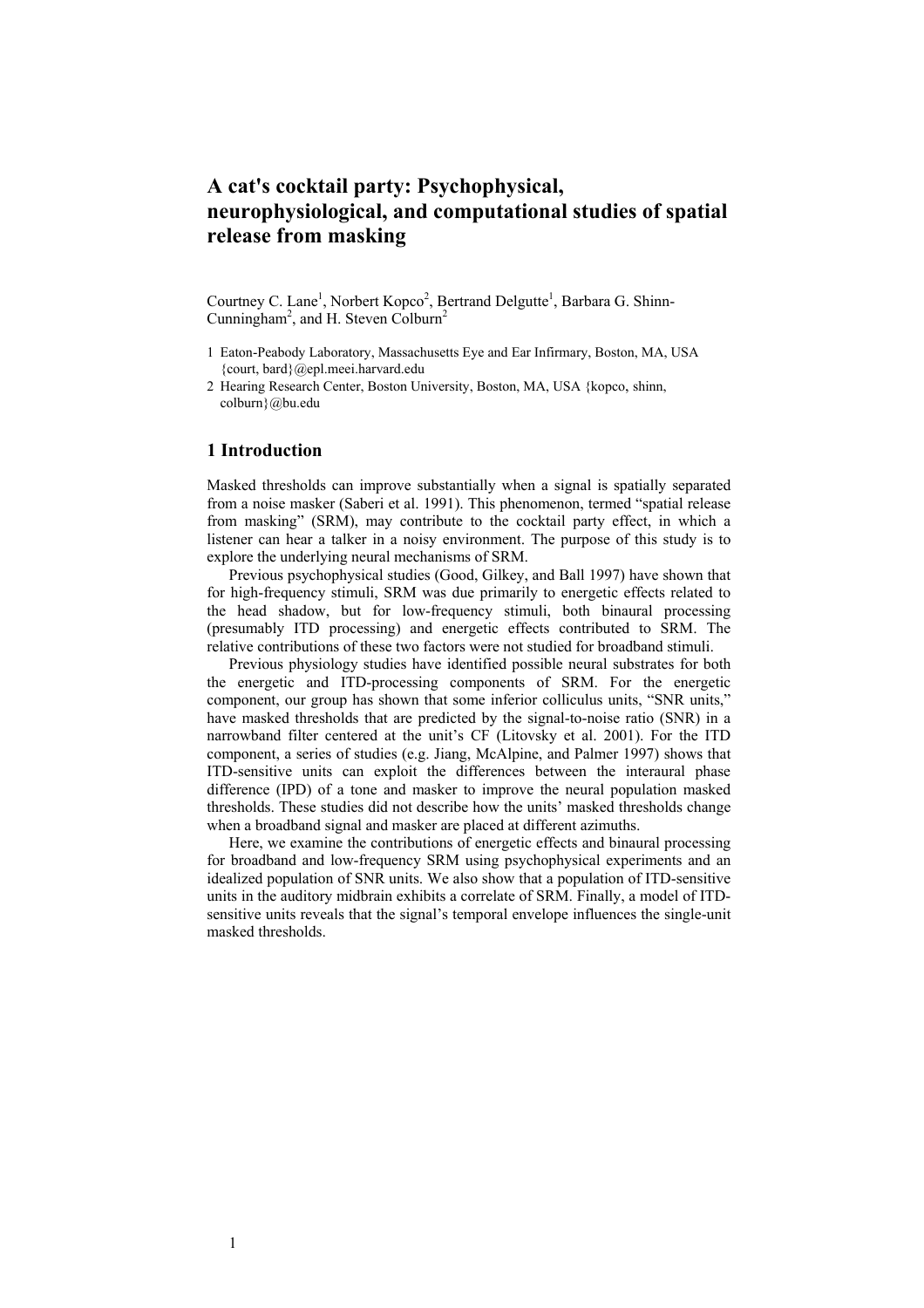## **2 Psychophysics and modeling of SRM in humans**

#### **2.1 Methods**

SRM was measured for three female and two male normal-hearing human subjects using lowpass and broadband stimuli. Azimuth was simulated using nonindividualized head-related transfer functions (Brown 2000). Stimuli consisted of a 200-ms 40-Hz chirp train (broadband: 300-12,000 Hz; lowpass: 200-1500 Hz) masked by noise (broadband: 200-14,000 Hz, lowpass: 200-2000 Hz). The spectrum-level for the signal was fixed at 14 dB re 20  $\mu$ Pa/ $\sqrt{Hz}$  (56 dB SPL for the broadband signal). The masker level was adaptively varied using a 3-down, 1-up procedure to estimate the signal-to-noise ratio (SNR) yielding 79.4% correct detection performance. Stimuli were delivered via insert earphones to subjects in a sound-treated booth.

Inspired by the SNR units described above, predictions from a simple, "singlebest-filter" model were used to evaluate if the SNR in the best narrow-frequency band can explain how masked threshold varies with signal and noise locations. The model analyzes SNR as a function of frequency, but does not allow for any acrossfrequency integration of information or any binaural processing. The model consists of a bank of 60 log-spaced gammatone filters (Johannesma 1972) for each ear. For each spatial configuration, the root-mean-squared energy at the output of every filter is separately computed for the signal and noise. The model assumes that the filter with the largest SNR (over the set of 120) determines threshold. The only free parameter in the model, the SNR yielding 79.4% correct performance, was fit to match the measured threshold when signal and noise were at the same location.

#### **2.2 Results**

Figure 1 shows measured (solid lines) and predicted (broken lines) thresholds as a function of noise azimuth for three signal azimuths (arrows). Two sets of model predictions are shown. Dash-dot lines show both lowpass and broadband predictions generated jointly for the model parameter fit to the broadband threshold measured with signal and masker co-located. Dotted lines show lowpass predictions generated with the model parameter fit to the measured lowpass threshold separately. Overall, performance is better for broadband (BB) stimuli than for lowpass (LP) stimuli (BB thresholds are always lower than LP). Further, the amount of SRM, the improvement in threshold SNR compared to the thresholds when signal and noise are co-located, is larger for broadband than lowpass stimuli (30 dB and 12 dB, respectively).

When the model parameter is fit separately for broadband and lowpass stimuli, predictions are relatively close to observed thresholds although lowpass predictions consistently underestimate SRM. These results suggest that for the chirp-train signals used, 1) the main factor influencing SRM for both lowpass and broadband stimuli is the change in SNR in narrow frequency bands, and 2) binaural processing increases SRM for lowpass, but not broadband stimuli.

When the same threshold SNR parameter is used to predict broadband and lowpass results (dash-dot lines), predicted thresholds are equal when signal and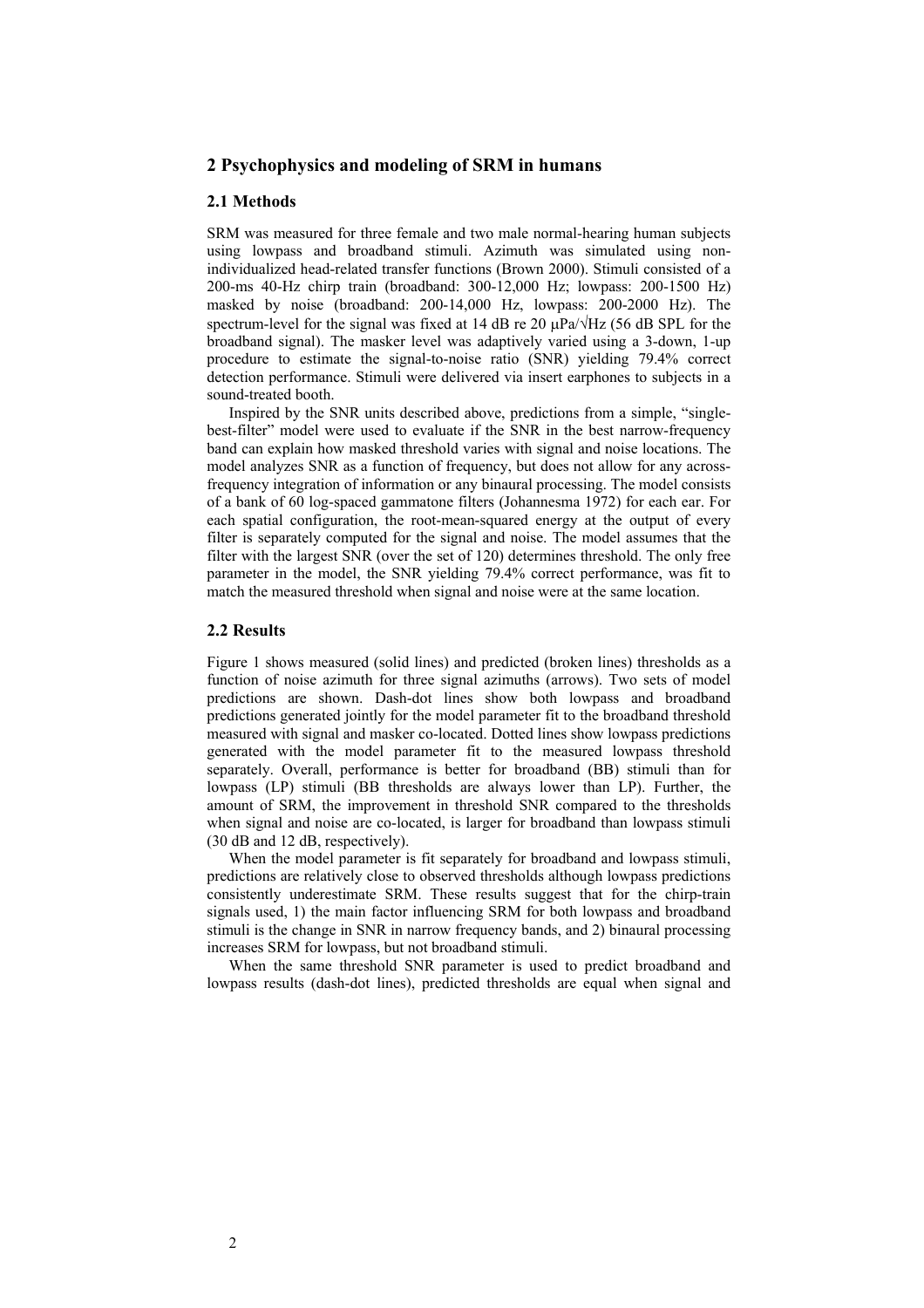

**Fig. 1.** SRM for human subjects for broadband (BB) and lowpass (LP) stimuli. Measured (subject mean and standard error) and predicted thresholds as a function of noise azimuth for three signal azimuths (arrows). Dash-dot line: lowpass and broadband model fit with same parameter; dotted line: lowpass data fit separately.

noise are co-located, regardless of stimulus bandwidth (because the SNR is constant across frequency when signal and noise are co-located). However, measured performance is always worse for the lowpass stimuli compared to the broadband stimuli. This result suggests that the listener integrates information across frequency, leading to better performance for broadband stimuli.

## **3 Neural correlates of SRM in the cat auditory midbrain**

As shown above, the single-best-filter model underestimates the SRM for low frequencies. Here, thresholds for a population of ITD-sensitive neurons are measured to determine if these units can account for the difference between the single-best-filter model and behavioral thresholds.

#### **3.1 Methods**

Responses of single units in the anesthetized cat inferior colliculus were recorded using methods similar to those described in Litovsky and Delgutte (2002). The signal was a 40-Hz, 200-msec chirp train presented in continuous noise; both signal and noise contained energy from 300 Hz to 30 kHz. The chirp train had roughly the same envelope as the one used in the broadband psychophysical experiments. The signal level was fixed near 40 dB SPL, and the noise level was raised to mask the signal response. Results are reported for 22 ITD-sensitive units with characteristic frequencies (CFs) between 200 and 1200 Hz.

### **3.2 Results**

Figure 2A shows the temporal response pattern for a typical ITD-sensitive unit as a function of noise level for the signal in noise (first 200 msec) and the noise alone (second 200 msec). The signal and noise were both placed at  $+90^{\circ}$  (contralateral to the recording site). At low noise levels, the unit produces a synchronized response to the 40-Hz chirp train. As the noise level increases, the response to the signal is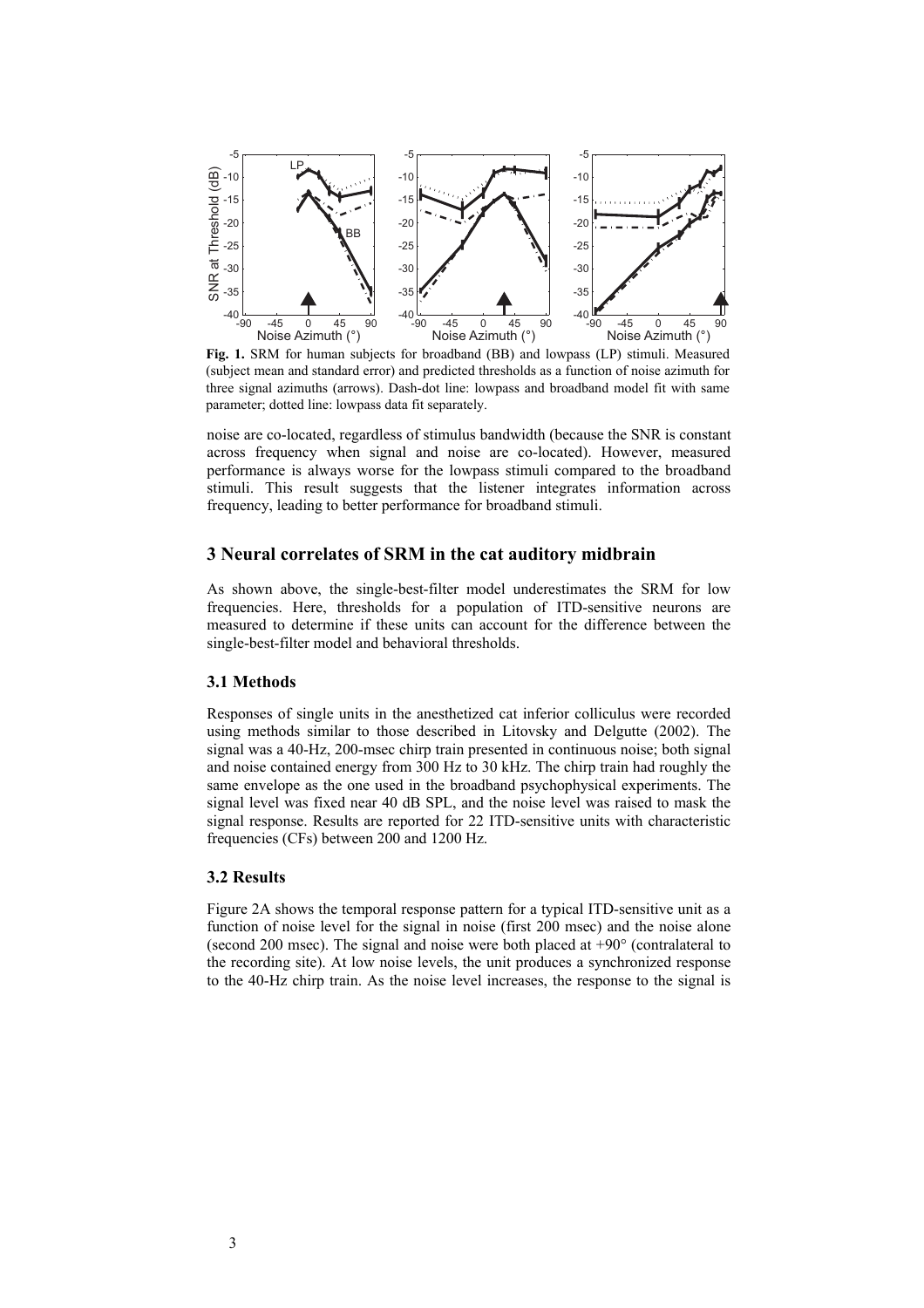

**Fig. 2.** A: Single-unit response pattern for signal in noise (S+N, 0-200 msec) and noise alone (N, 200-400 msec) for signal and noise at 90°. Signal level is 43 dB SPL. B: Rate-level functions for S+N and N from A. C: Percent of stimulus presentations that have more spikes for S+N compared to N. Threshold is the SNR at 75% or 25% (dotted lines). D: Same unit's masked thresholds as a function of noise azimuth for four signal azimuths (arrows indicate signal azimuth, arrow tail indicates corresponding threshold curve).

overwhelmed by the response to the noise  $(A, B)$ . For this unit,  $+90^\circ$  is a favorable azimuth so both the signal and the noise excite the unit. When placed at an unfavorable azimuth, the signal can suppress the noise response or vice versa.

Threshold is defined for single units as the SNR at which the signal can be detected through a rate increase or decrease for 75% of the stimulus repetitions (75% and 25% lines in Fig. 2C). Thresholds for this unit are shown in D as a function of noise azimuth for four signal azimuths. For three of the signal azimuths  $(-90^{\circ}, 45^{\circ})$ , and  $90^{\circ}$ ), moving the noise away from the signal can improve thresholds by more than 15 dB. However, when the signal is at  $0^\circ$ , thresholds become slightly worse as the noise moves from the midline to the contralateral (positive azimuth) side. In other words, although some SRM is seen for some signal azimuths, no direct correlate of SRM can be seen in this, or any other, individual unit's responses for all signal and noise configurations.

A simple population threshold is constructed based on the same principle as the single-best-filter model (Section 2). For each signal and noise configuration, the population threshold is the best single-unit threshold in our sample of ITD-sensitive



**Fig. 3.** Neural population thresholds for three signal azimuths (arrow). Dash-dot lines: single unit thresholds; solid lines: population thresholds (offset by 2 dB).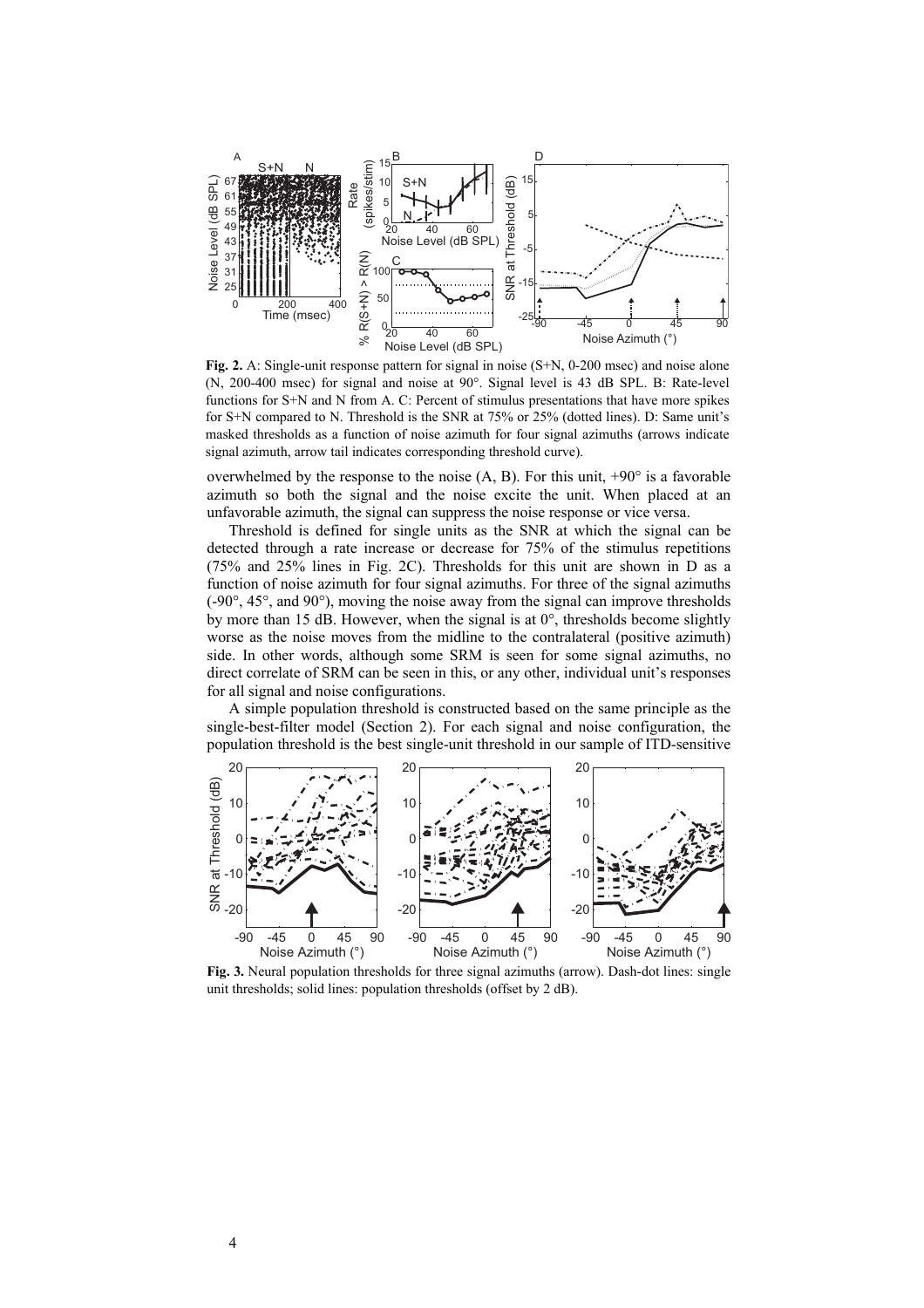

Fig. 4. Human psychophysical thresholds (left) and cat neural population thresholds (right) for two signal azimuths (arrows indicate signal azimuth, arrow tail indicates corresponding threshold curve) as a function of noise ITD (lower axis) and azimuth (upper axis).

units. Figure 3 shows the population thresholds (solid lines) as a function of noise azimuth for three signal azimuths (arrows). Unlike single unit thresholds (dot-dash), the population thresholds show SRM in that thresholds improve when the signal and noise are separated.

Figure 4 compares the low-pass human psychophysical thresholds (left) to the cat neural population thresholds (right). In order to compare the two thresholds despite the difference in species headsize, the axes are matched for noise ITD (lower axis) rather than noise azimuth (upper axis). The neural population thresholds are similar to the human behavioral thresholds, indicating that these ITDsensitive units could provide a neural substrate for the binaural component of SRM.

### **3.3 Neural modeling of single-unit thresholds**

Because our population consists of ITD-sensitive units, we attempted to model the unit responses using an interaural cross-correlator model similar to Colburn (1977). Figure 5A shows the thresholds for five units for which we measured thresholds for the signal at their best azimuths (+90°, squares) and their worst azimuths (-90°, circles). The noise was placed at the ear opposite the signal. For the data, the bestazimuth thresholds are better or equal to the worst-azimuth thresholds. In contrast, the cross-correlator model predicts that the worst-azimuth thresholds are better (Fig. 5B) because the largest change in interaural correlation occurs when the signal decreases the overall correlation. The cross-correlator, although able to predict the noise-alone response, failed to predict the response to the signal (not shown). The primary difference between the chirp-train signal and the noise is that the signal has a strong 40-Hz amplitude modulation while the noise envelope is relatively flat. Because many units in the IC have enhanced responses to modulated stimuli (Krishna and Semple 2000), we added an envelope processor that changes the rate response in proportion to the energy in the 40-Hz Fourier component of the crosscorrelator's output. With envelope processing (Fig. 5C), best-azimuth thresholds are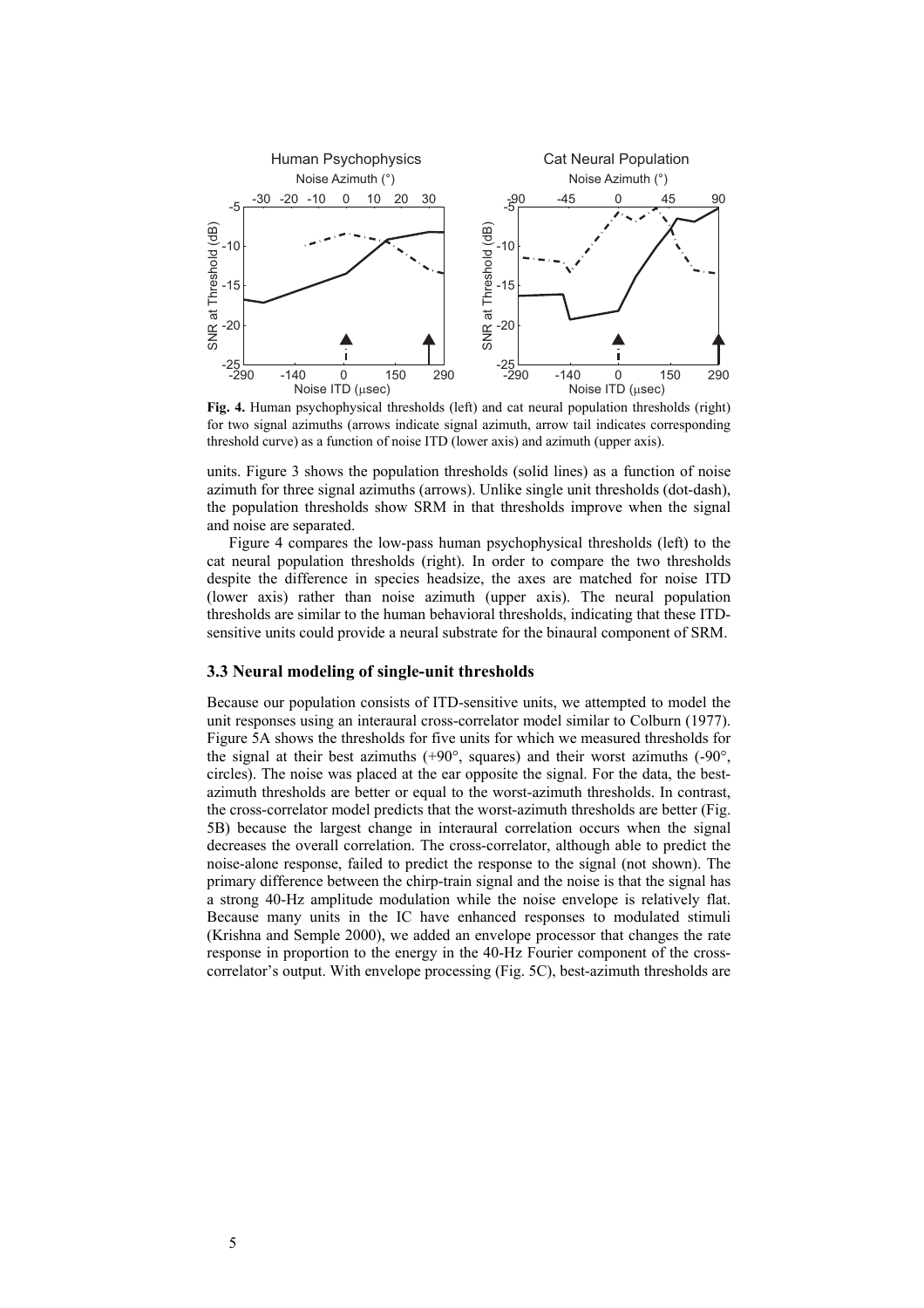

**Fig. 5.** A: Masked thresholds for 5 units. Best-azimuth thresholds (squares): signal at +90°, noise at -90°; worst-azimuth thresholds (circles): signal at -90°, noise at +90°. B,C: As in A for cross-correlator model (B) and cross-correlator model with envelope processor (C).

about the same or better than worst-azimuth thresholds, consistent with the data, because the envelope processor only changes the responses for favorable azimuths. These results suggest that 1) a traditional cross-correlator model cannot account for neural responses in the IC, 2) the temporal envelope can affect the detectability of signals in inferior colliculus neural responses, and 3) envelope processing is necessary to predict which units are best for signal detection (discussed below).

## **4 Discussion**

Human listeners exhibit a large amount of SRM for both broadband and lowpass 40-Hz chirp-train signals. For broadband stimuli, the SNR in a single highfrequency filter predicts the amount of SRM, indicating high-frequency narrowband energetic changes determine the SRM. SNR units, which have thresholds that are predicted by the SNR in a narrowband filter, could detect these changes.

For the lowpass condition, the single-best-filter model predicts some SRM, but underestimates the total amount by several dB. A correlate of the lowpass SRM is evident in the population response of ITD-sensitive units in the IC. It is possible, then, that there are two populations of neurons that can give SRM at low frequencies: an ITD-sensitive population and an SNR-unit population. When a listener is able to use the ITD-sensitive population, thresholds should improve by a few dB. When this population cannot be used (such as when the signal and masker are co-located or when listening monaurally), the SNR-unit population would determine performance, resulting in worse masked thresholds for some spatial configurations. These two hypothesized neural populations may respond differently to different stresses. For example, because the SNR population response depends on a neural population with narrow tuning and a wide range of CFs, relying on this population might be especially difficult for listeners with hearing impairment.

The envelope-processing model predicts that different ITD-sensitive populations, in either the left IC or the right IC, will dominate signal detection performance for different stimuli. The best single-unit thresholds for both the data